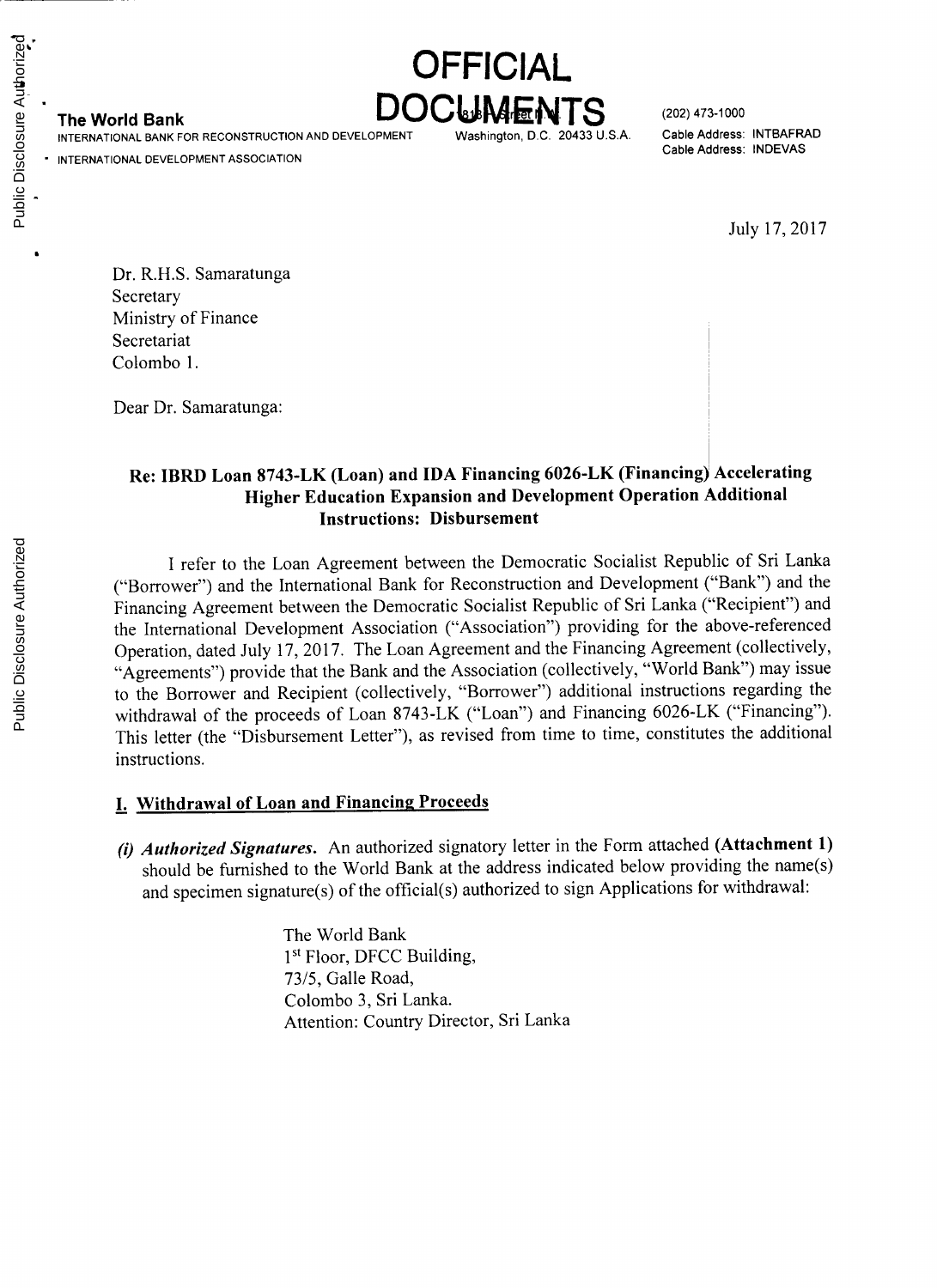*(ii)Applications for withdrawal.* Please provide completed and signed (a) Applications for withdrawal, together with supporting documents, to the address indicated below:

> The World Bank No. **11,** Taramani Main Road Taramani, Chennai **- 600 113** India Attention: Team Lead, WFALA

- *(iii) Electronic Delivery.* The World Bank may permit the Borrower to electronically deliver to the World Bank Applications for withdrawal (with supporting documents, as applicable) through the World Bank's Client Connection, web-based portal. The option to deliver Applications for withdrawal to the World Bank **by** electronic means may be effected if: (a) the Borrower has designated in writing, pursuant to the terms of subparagraph (i) of this Section, its officials who are authorized to sign and deliver Applications for withdrawal and to receive secure identification credentials **("SIDC")** from the World Bank for the purpose of delivering such Applications for withdrawal **by** electronic means; and **(b)** all such officials designated **by** the Borrower have registered as users of Client Connection. **If** the World Bank agrees, the World Bank will provide the Borrower with SIDC for the designated officials. Following which, the designated officials may deliver Applications for withdrawal electronically by completing Form 2380, which is accessible through Client Connection completing (https://clientconnection.worldbank.orz). The Borrower may continue to exercise the option of preparing and delivering Applications for withdrawal in paper form. The World Bank reserves the right and may, in its sole discretion, temporarily or permanently disallow the electronic delivery of Applications for withdrawal **by** the Borrower.
- *(iv) Terms and Conditions of Use of SIDC to Process Applications.* **By** designating officials to use **SIDC** and **by** choosing to deliver the Applications for withdrawal electronically, the Borrower confirms through the authorized signatory letter its agreement to: (a) abide **by** the *Terms and Conditions of Use of Secure Identification Credentials in connection with Use of Electronic Means to Process Applications and Supporting Documentation* ("Terms and Conditions of Use of Secure Identification Credentials") provided in Attachment 2; and **(b)** to cause such official to abide **by** those terms and conditions.

*(v) Withdrawal Conditions.* Please refer to the Withdrawal Condition(s) in the Loan Agreement.

### **11. Disbursement Arrangements applicable to the Program part of Loan IBRD 8743-LK and Financing IDA 6026-LK**

*(i) Applications for withdrawal.* Applications for withdrawal from the Loan and Financing, of amounts of the Loan and Financing allocated to individual Disbursement Linked Results ("DLR") may, pursuant to the provisions of Section IV of Schedule 2 to the Loan Agreement, be sent to the World Bank at any time after the World Bank has notified the Borrower in writing that it has accepted evidence of achievement of the specific DLR.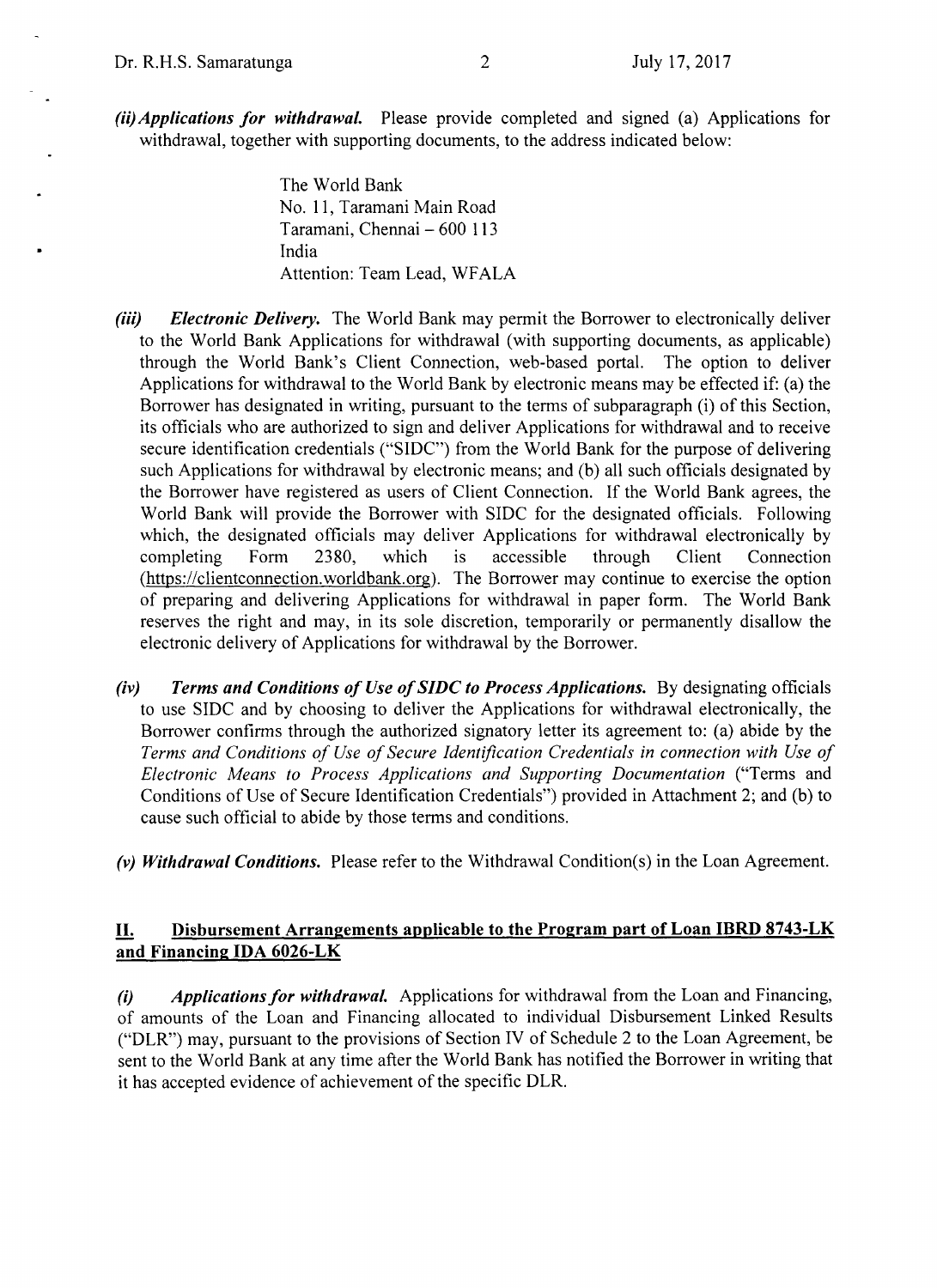*(ii) Withdrawal Amount.* Applications for withdrawal may be for an amount not to exceed the amount of the Loan and Financing confirmed **by** the World Bank for the specific DLR in respect of which the withdrawal is requested, as specified in the World Bank's notice to the Borrower.

*(iii) Advances and Recovery of Advances.* The Borrower may, in accordance with provisions set forth in Section IV.B.2.(a) of Schedule 2 to the Loan Agreement, request advances of amounts of the Loan and Financing allocated to DLRs that have not yet been achieved using the Form attached (Attachment **3).** The aggregate amount of all such advances made in respect of amounts allocated to DLRs may not exceed the equivalent of **USD 15,000,000** under the Loan and SDR **6,100,000** under the Financing.

The World Bank records an amount of the advance as disbursed for an achieved DLR ("recovered") after it has notified the Borrower of its acceptance of the evidence of achievement of the DLR for which the advance was provided. The amount so reclassified becomes available for further advances in accordance with the preceding paragraph.

*(iv) Disbursement Deadline Date.* The period of disbursement of the Loan and Financing ends six months after the Closing Date specified in Section IV.B.3 of Schedule 2 to the Loan Agreement ("Disbursement Deadline Date"). This is the final date established **by** the World Bank for receipt **by** the World Bank of Applications for withdrawal. Normally, to support orderly closure of the Loan Account and Financing Account, the World Bank does not accept Applications for withdrawal received after the Disbursement Deadline Date. The Borrower should promptly inform the World Bank of any expected implementation delays or exceptional administrative issues before these dates. The World Bank will notify the Borrower of any exception that the World Bank may make to the Disbursement Deadline Date.

*(vi) Deposits of Loan and Financing Amounts.* **All** withdrawals from the Loan and Financing shall be deposited **by** the World Bank into a separate account in Central Bank of Sri Lanka specified **by** the Borrower and acceptable to the World Bank.

*(vii) Additional information on disbursement arrangements and electronic delivery of Applications for withdrawaL* Please visit our secure website "Client Connection" at https://clientconnection.worldbank.org.

# **III. Disbursement Arrangements for the Project part of Loan -IBRD 8743-LK**

*(i) Disbursement Guidelines.* The attached *Disbursement Guidelines for Investment Project Financing,* dated February **2017,** ("Disbursement Guidelines") (Attachment 4), are an integral part of the Disbursement Letter. The manner in which the provisions in the Disbursement Guidelines apply to the Project Loan is specified below. Sections and subsections in parentheses below refer to the relevant sections and subsections in the Disbursement Guidelines and, unless otherwise defined in this Section **III** of the Disbursement Letter, the capitalized terms used have the meanings ascribed to them in the Disbursement Guidelines.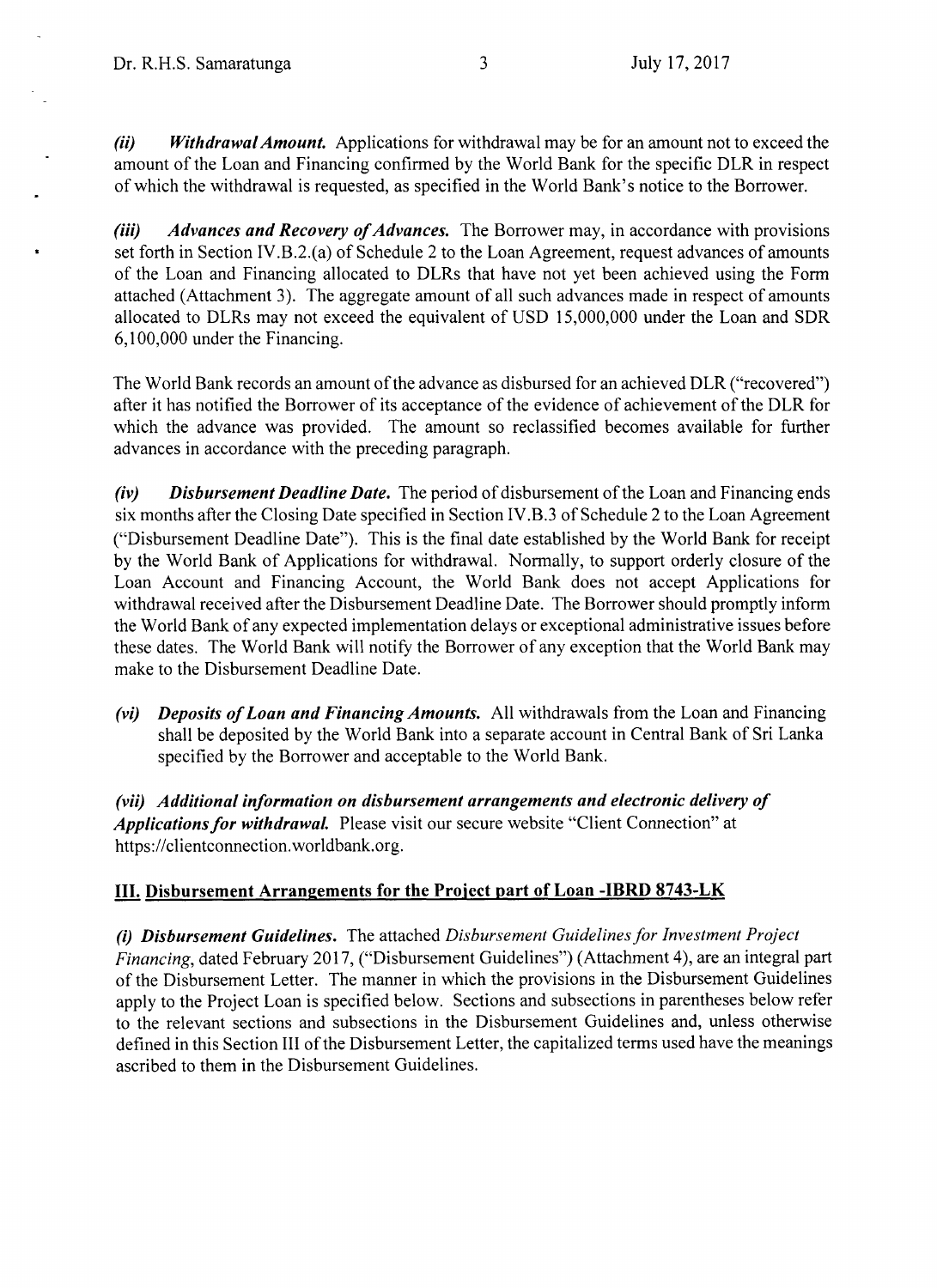- *(ii) Disbursement Methods (section 2).* The following Disbursement Methods may be used under the Project Loan:
	- \* Reimbursement
	- Advance
	- **\*** Direct Payment
- *(iii)* Disbursement Deadline Date (subsection 3.7). The Disbursement Deadline Date is 4 months after the Closing Date specified in the Loan Agreement. Any changes to this date will be notified **by** the World Bank.
- *(iv) Minimum Value of Applications (subsection 3.5).* The minimum value for Reimbursement and Direct Payment applications is **US\$ 500,000** equivalent.

*(v) Advances (sections 5 and 6).*

- *\* Type of Designated Account (subsection 5.3):* Segregated
- *\* Currency ofDesignated Account (subsection 5.4):* **USD**
- *\* Financial Institution at which the Designated Account Will Be Opened (subsection 5.5).* Central Bank of Sri Lanka
- *\* Ceiling (subsection 6.1)*: Forecast of two quarters as provided in each Interim Unaudited Financial Report.
- *(vi) Supporting Documentation (section 4).* Supporting documentation should be provided with each Application for withdrawal as set out below:
	- *\* For requests for reimbursement and for reporting eligible expenditures paid from the Designated Account.*

o Interim Unaudited Financial Report (attachment **5)**

- *\* For requests for Direct Payment under category 2:* Records evidencing eligible expenditures, e.g. invoices.
- *(vii) Frequency of Reporting Eligible Expenditures Paid from the Designated Account (subsection 6.3):* Quarterly.
- *(viii) Additional information on disbursement arrangements.* Please refer to the Disbursement Handbook available on the World Bank's public website at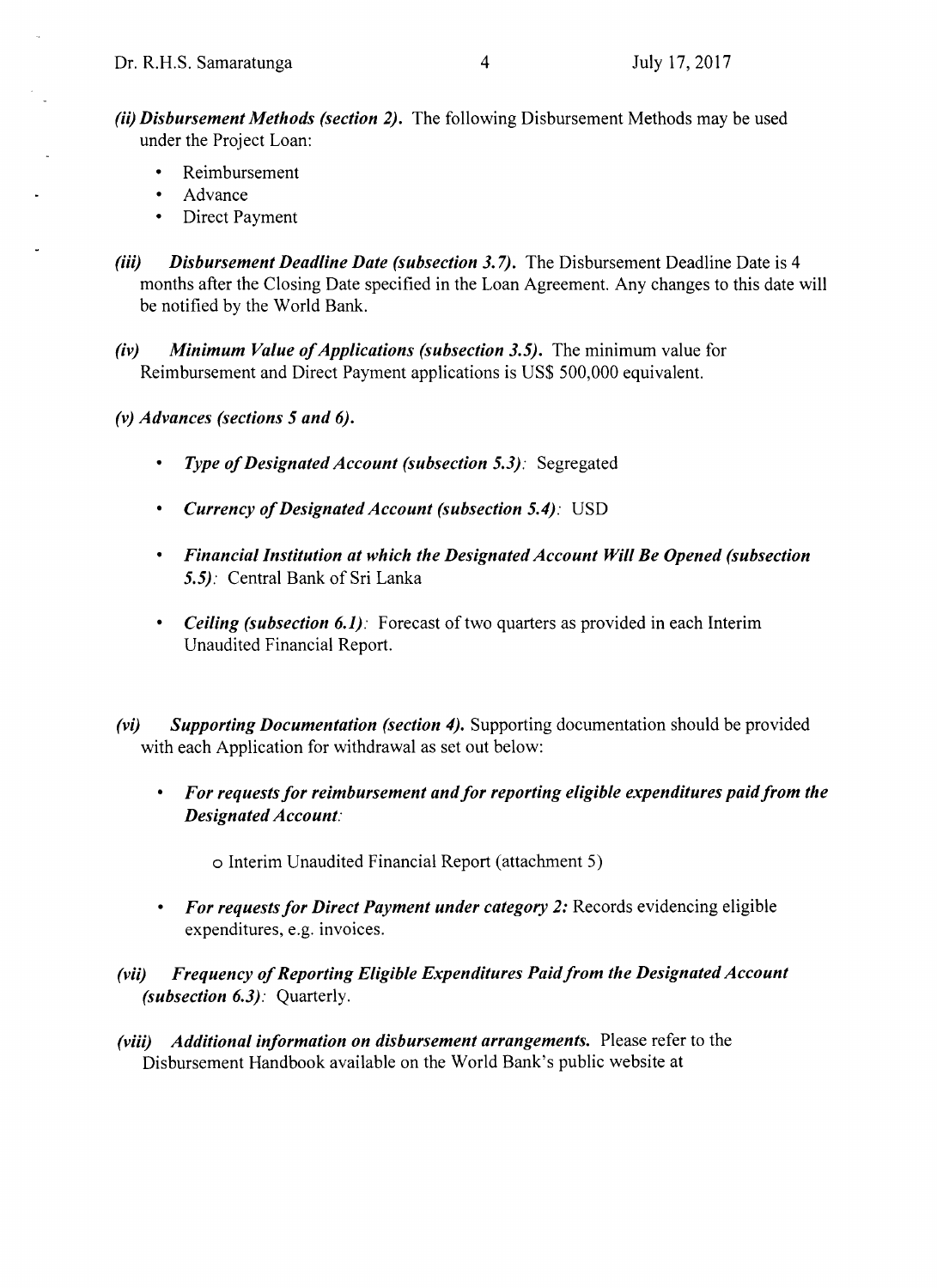https://www.worldbank.org and its secure website "Client Connection" at https://clientconnection.worldbank.org. Print copies are available upon request.

*(ix) Other Supporting Documentation Instructions:* Copies of Bank statements for related to Designated Account.

### **IV. Other Important Information**

**If** you have not already done so, the World Bank recommends that you register as **a** user of the Client Connection website (https://clientconnection.worldbank.org). From this website you will be able to prepare and deliver Applications, monitor the near real-time status of the Loan and Financing, and retrieve related policy, financial, and procurement information. **All** Borrower officials authorized to sign and deliver Applications for withdrawal **by** electronic means are required to register with Client Connection before electronic delivery can be effected. For more information about the website and registration arrangements, please contact the World Bank **by** email at <clientconnection@worldbank.org>. For additional information on disbursement arrangements, please refer to the Loan Handbook for World Bank Borrowers available on the Association's public website at https://www.worldbank.org and its secure website "Client Connection" at https://clientconnection.worldbank.org.

**If** you have any queries in relation to the above, please contact Mr. Satish Kumar Shivakumar, Finance Officer at satishkumarl@worldbank.org.

Yours sincerely, **Id** . Pswarayi-Riddihough Country Director for Sri Lanka and the Maldives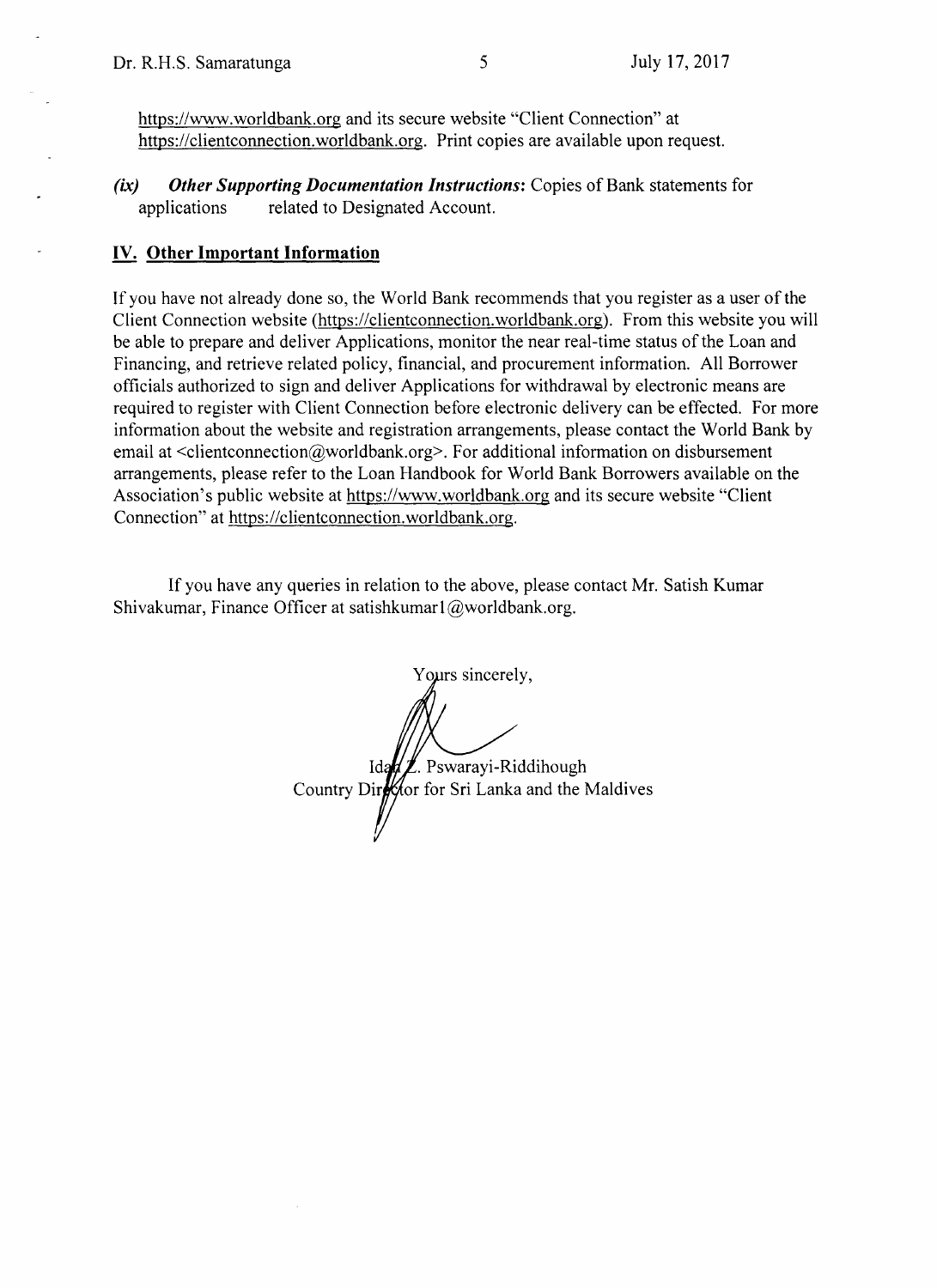## **Attachments**

 $\ddot{\phantom{a}}$ 

 $\ddot{\phantom{0}}$ 

 $\blacksquare$ 

- **1.** Form for Authorized Signatures
- 2. *Terms and Conditions of Use of Secure Identification Credentials in connection with Use of Electronic Means to Process Applications and Supporting Documentation,* dated March **1, 2013**
- **3.** Form of Request for Advance
- *4. Disbursement Guidelines for Investment Project Financing dated February 2017*
- *5.* Form of Interim Unaudited Financial Report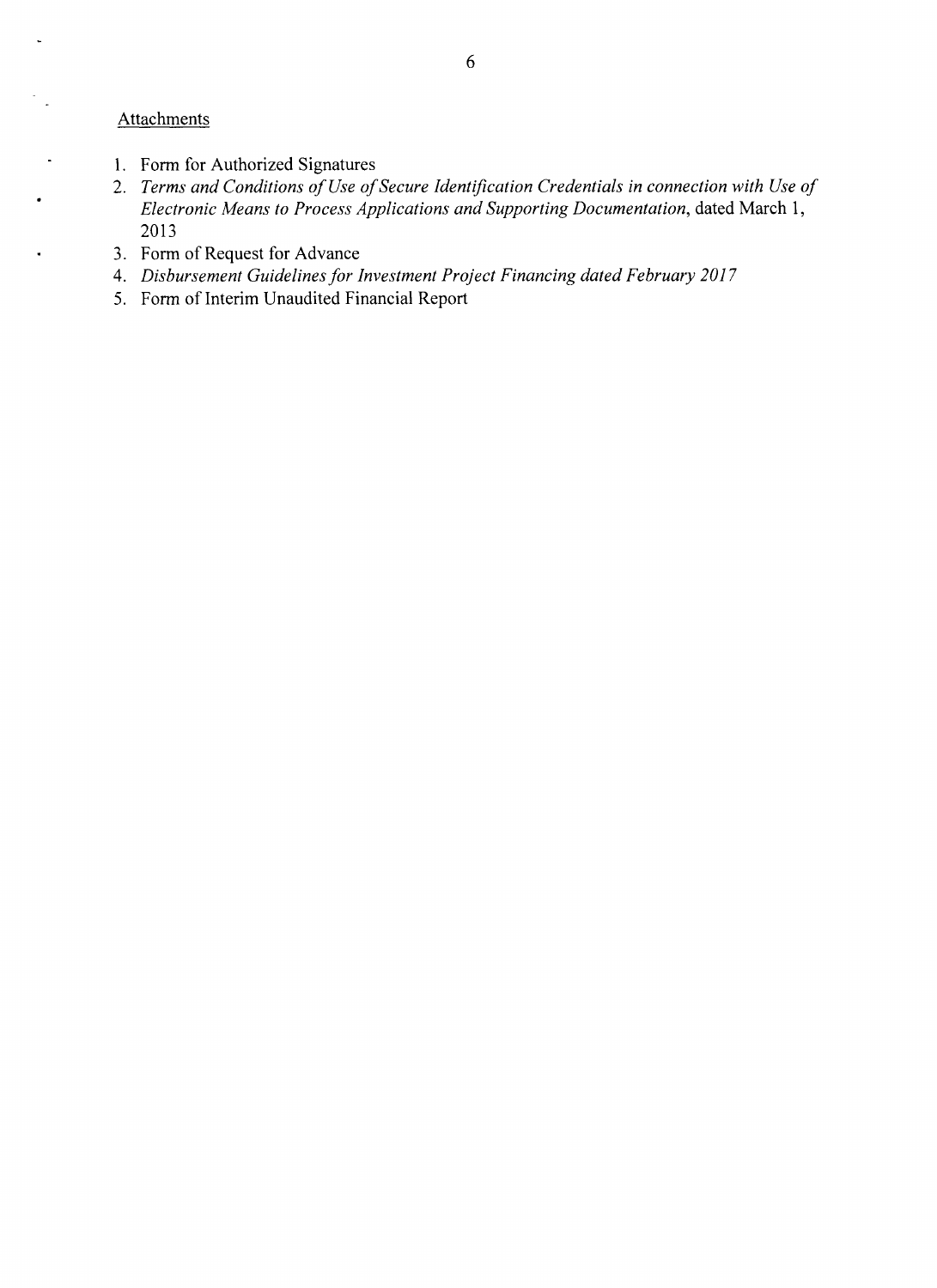### **Attachment 1**

# **Form of Authorized Signatory Letter** [Letterhead] [Street address] [City] [Country]

The World Bank 1<sup>st</sup> Floor, DFCC Building, **73/5,** Galle Road, Colombo **3,** Sri Lanka. Attention: Country Director, Sri Lanka

### Re: IBRD Loan 8743-LK (Loan) and **IDA** Financing 6026-LK (Financing) Accelerating Higher Education Expansion and Development Operation

**I** refer to the Loan Agreement between the International Bank for Reconstruction and Development **(** "Bank") and Democratic Socialist Republic of Sri Lanka **(** "Borrower"), and the Financing Agreement between the International Development Association ("Association") ("Bank" and "Association" collectively, "World Bank") and Democratic Socialist Republic of Sri Lanka ("Borrower"), for the above-referenced Operation, dated , providing for the above Loan and Financing. For the purposes of Section 2.02 of the General Conditions for the Program and of Section **2.03** of the General Conditions for the Project as defined in the Agreement, any '[one] of the persons whose authenticated specimen signatures appear below is authorized on behalf of the Borrower to sign Applications for withdrawal under this Loan and Financing.

For the purpose of delivering Applications for withdrawal to the World Bank, <sup>2</sup>[each] of the persons whose authenticated specimen signatures appears below is authorized on behalf of the Borrower, acting  $3$  [individually]  $4$ [jointly], to deliver Applications for withdrawal, and evidence in support thereof on the terms and conditions specified **by** the World Bank.

**<sup>I</sup>**Instruction to the Borrower: Stipulate if more than one person needs to sign Applications, and how many or which positions, and if any thresholds apply. *Please delete this footnote in final letter that is sent to the World Bank*

<sup>2</sup> Instruction to the Borrower: Stipulate if more than one person needs *to jointly* sign Applications, if so, please indicate the actual number. *Please delete this footnote in final letter that is sent to the World Bank.*

<sup>&</sup>lt;sup>3</sup> Instruction to the Borrower: Use this bracket if any one of the authorized persons may sign; if this is not applicable, please delete. *Please delete this footnote in final letter that is sent to the World Bank.*

<sup>4</sup> Instruction to the Borrower: Use this bracket only if several individuals must jointly sign each Application; if this is not applicable, please delete. *Please delete this footnote in final letter that is sent to the World Bank.*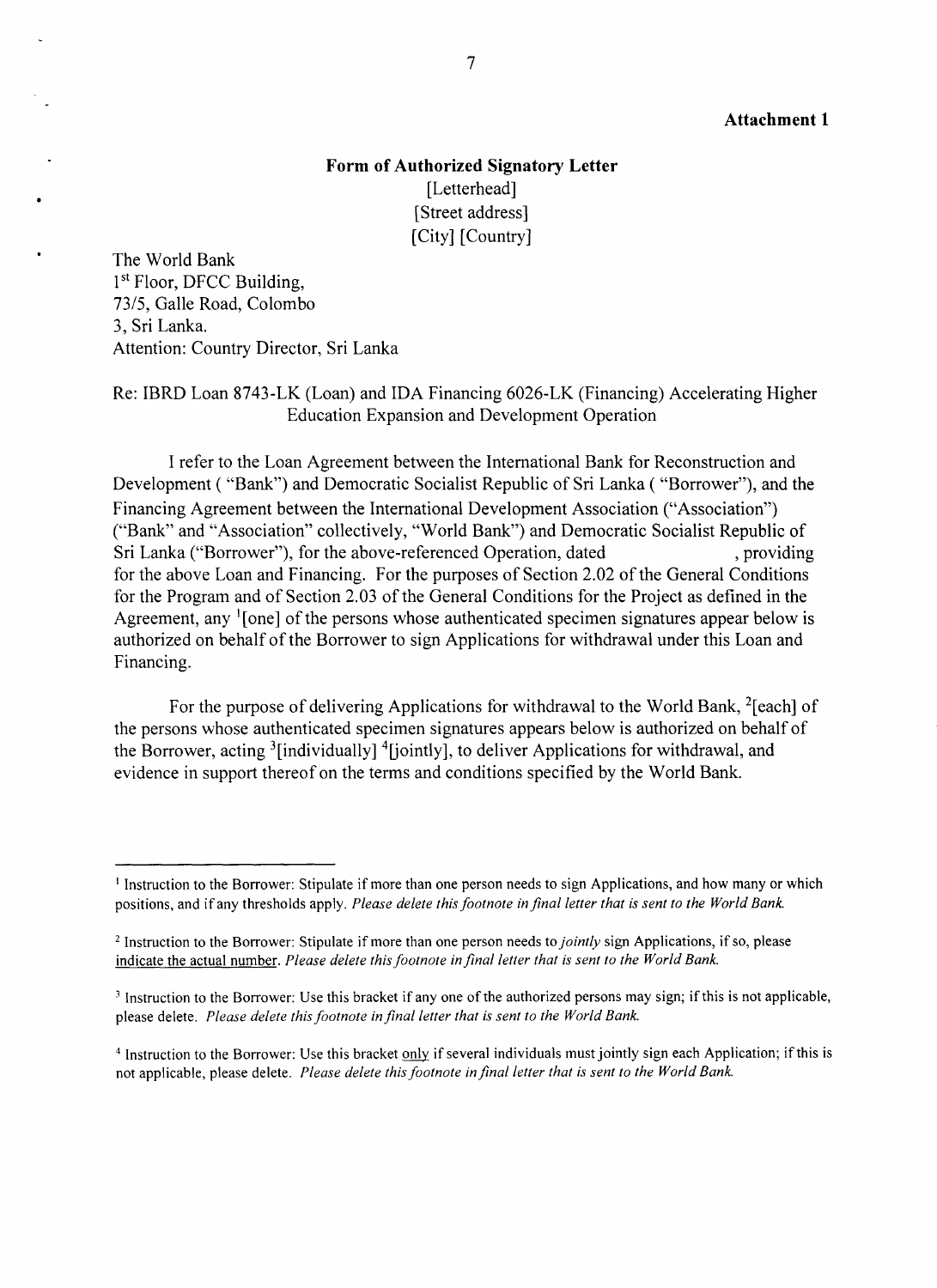'[This confirms that the Borrower is authorizing such persons to accept Secure Identification Credentials **(SIDC)** and to deliver the Applications for withdrawal and supporting documents to the World Bank **by** electronic means. In full recognition that the World Bank shall rely upon such representations and warranties, including without limitation, the representations and warranties contained in the *Terms and Conditions of Use of Secure Identification Credentials in connection with Use of Electronic Means to Process Applications and Supporting* . *Documentation* ("Terms and Conditions of Use of **SIDC"),** the Borrower represents and warrants to the World Bank that it will cause such persons to abide **by** those terms and conditions.]

This Authorization replaces and supersedes any Authorization currently in the World Bank records with respect to this Agreement.

| [Name], [position] | Specimen Signature: |
|--------------------|---------------------|
| [Name], [position] | Specimen Signature: |
| [Name], [position] | Specimen Signature: |

Yours truly,

**/** signed **/**

<sup>&</sup>lt;sup>1</sup> Instruction to the Borrower: Add this paragraph if the Borrower wishes to authorize the listed persons to accept Secure Identification Credentials and to deliver Applications **by** electronic means; if this is not applicable, please delete the paragraph. *Please delete this footnote in final letter that is sent to the World Bank.*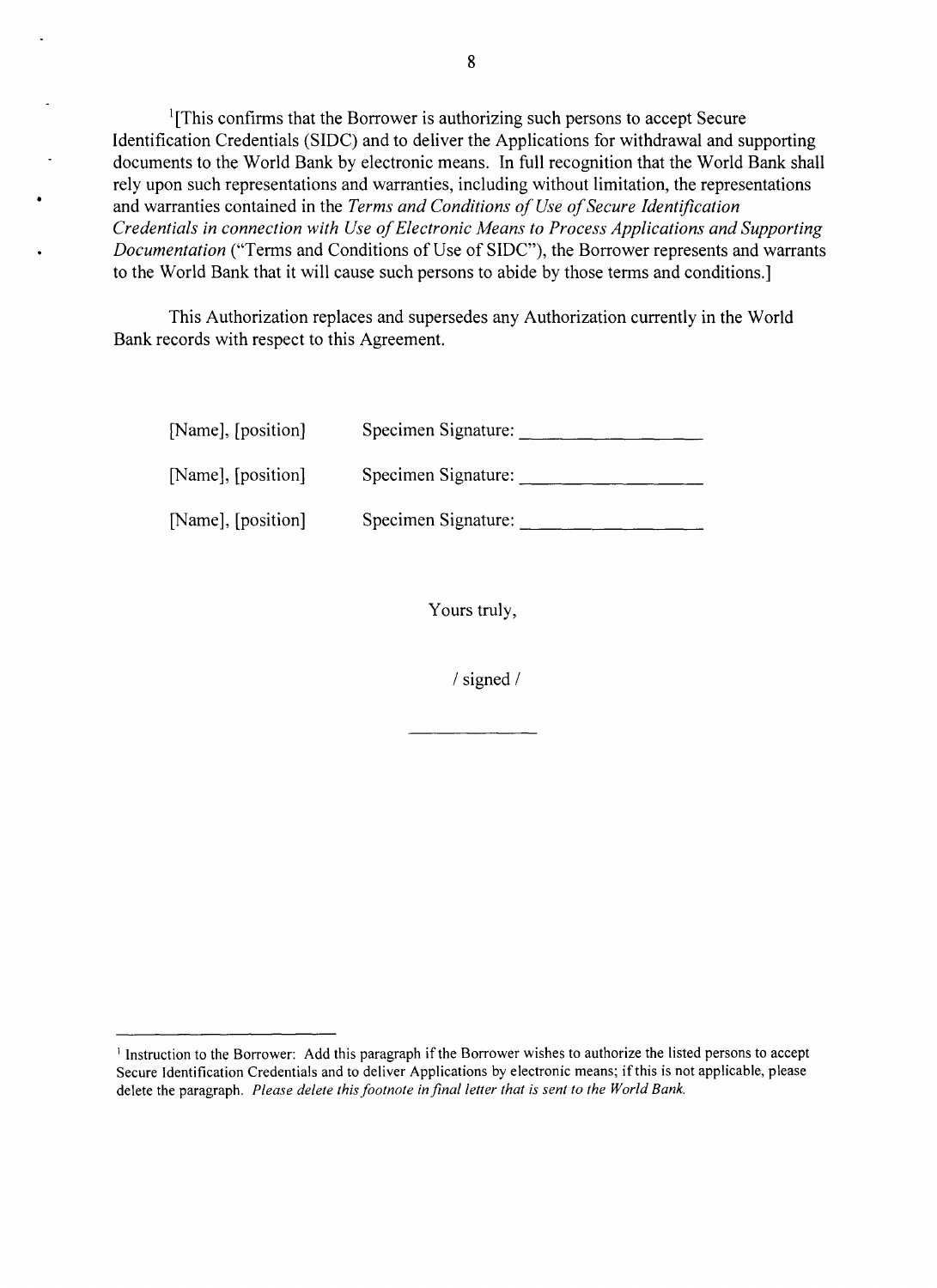Position

## **Attachment 2**

# **Terms and Conditions of Use of Secure Identification Credentials in connection with Use of Electronic Means to Process Applications and Supporting Documentation**

March **1, 2013**

The World Bank (Bank)' will provide secure identification credentials **(SIDC)** to permit the Borrower<sup>2</sup> to deliver applications for withdrawal and applications for special commitments under the Agreement(s) and supporting documentation (such applications and supporting documentation together referred to in these Terms and Conditions of Use as Applications) to the Bank electronically, on the terms and conditions of use specified herein.

**SIDC** can be either: (a) hardware-based (Physical Token), or **(b)** software-based (Soft Token). The Bank reserves the right to determine which type of **SIDC** is most appropriate.

### **A. Identification of Users.**

- 1. The Borrower will be required to identify in a completed Authorized Signatory Letter **(ASL)** duly delivered to and received **by** the Bank each person who will be authorized to deliver Applications. The Bank will provide **SIDC** to each person identified in the **ASL** (Signatory), as provided below. The Borrower shall also immediately notify the Bank if a Signatory is no longer authorized **by** the Borrower to act as a Signatory.
- 2. Each Signatory must register as a user on the Bank's Client Connection **(CC)** website (https://clientconnection.worldbank.org) prior to receipt of his/her **SIDC.** Registration on **CC** will require that the Signatory establish a **CC** password **(CC** Password). The Signatory shall not reveal his/her **CC** Password to anyone or store or record the **CC** Password in written or other form. Upon registration as a **CC** user, the Signatory will be assigned a unique identifying account name.

### B. **Initialization of SIDC.**

<sup>&#</sup>x27; "Bank" includes IBRD and **IDA.**

<sup>2</sup>"Borrower" includes the borrower of an IBRD loan, **IDA** credit, or Project Preparation Facility advance and the recipient of a grant.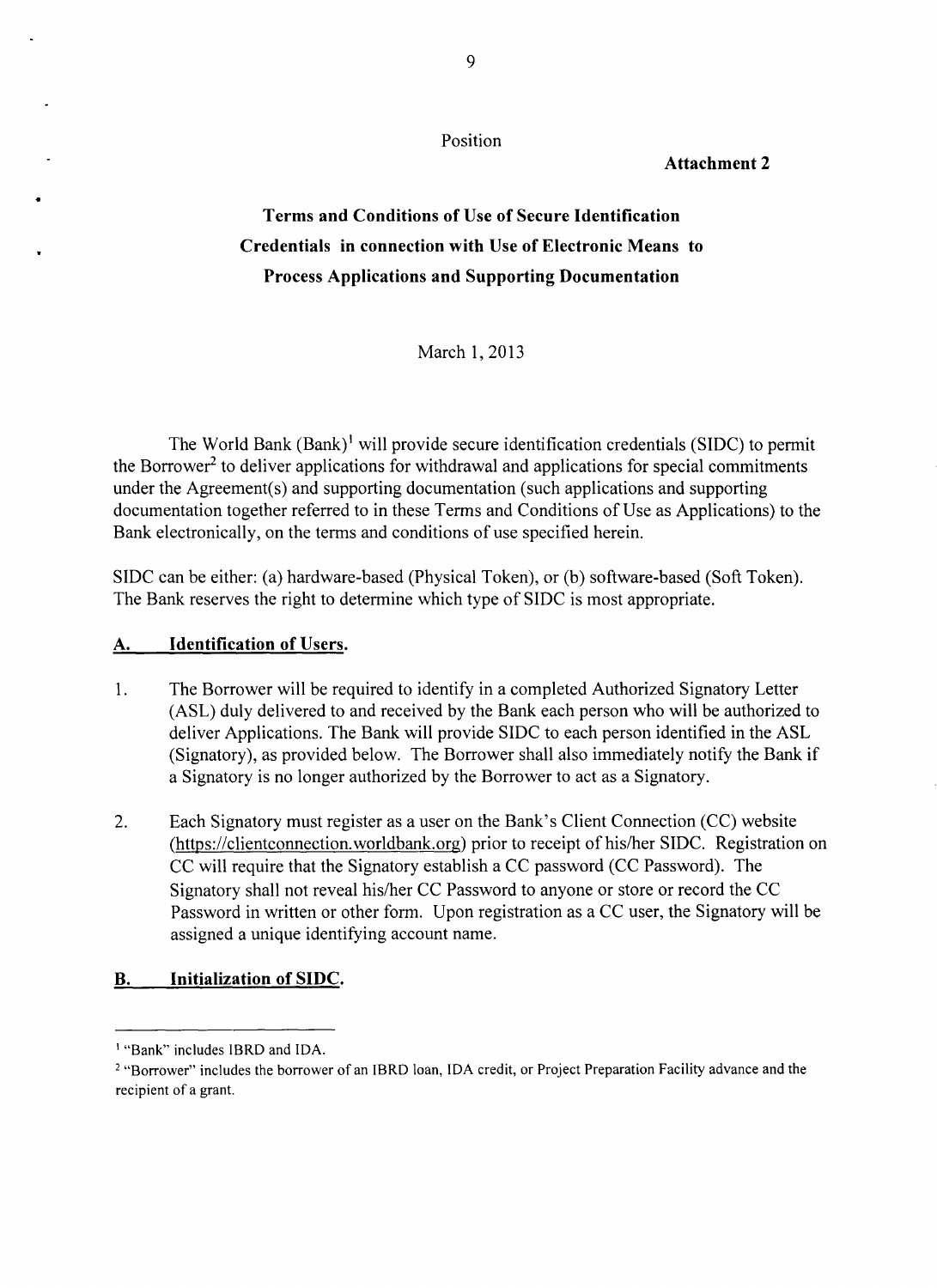- 1. Prior to initialization of **SIDC by** a Signatory, the Signatory will acknowledge having read, understood and agreed to be bound **by** these Terms and Conditions of Use.
- 2. Where a Physical Token is to be used, promptly upon receipt of the Physical Token, the Signatory will access **CC** using his/her account name and **CC** Password and register his/her Physical Token and set a personal identification number **(PIN)** to be used in connection with the use of his/her Physical Token, after which the Physical Token will be initialized for use **by** the Signatory exclusively for purposes of delivering Applications. Where a Soft Token is to be used, the Signatory will access **CC** using his/her account name and **CC** Password and set a personal identification number **(PIN)** to be used in connection with the use of his/her Soft Token, after which the Soft Token will be initialized for use **by** the Signatory exclusively for purposes of delivering Applications. Upon initialization of the **SIDC,** the Signatory will be a **"SIDC** User". The Bank will maintain in its database a user account (Account) for each **SIDC** User for purposes of managing the **SIDC** of the **SIDC** User. Neither the Borrower nor the **SIDC** User will have any access to the Account.
- **3.** Prior to first use of the **SIDC by** the **SIDC** User, the Borrower shall ensure that the **SIDC** User has received training materials provided **by** the Bank in use of the **SIDC.**

## **C.** Use **of SIDC.**

- 1. Use of the **SIDC** is strictly limited to use in the delivery of Applications **by** the **SIDC** User in the manner prescribed **by** the Bank in the Agreement(s) and these Terms and Conditions. Any other use of the **SIDC** is prohibited.
- 2. The Bank assumes no responsibility or liability whatsoever for any misuse of the **SIDC by** the **SIDC** User, other representatives of the Borrower, or third parties.
- **3.** The Borrower undertakes to ensure, and represents and warrants to the Bank (such representation and warranty being expressly relied upon **by** the Bank in granting **SIDC)** that each **SIDC** User understands and will abide **by,** these Terms and Conditions of Use, including without limitation the following:

### 4. *Security*

- 4.1. The **SIDC** User shall not reveal his/her **PIN** to anyone or store or record the **PIN** in written or other form.
- 4.2. The **SIDC** User shall not allow anyone else to utilize his/her **SIDC** to deliver an Application to the Bank.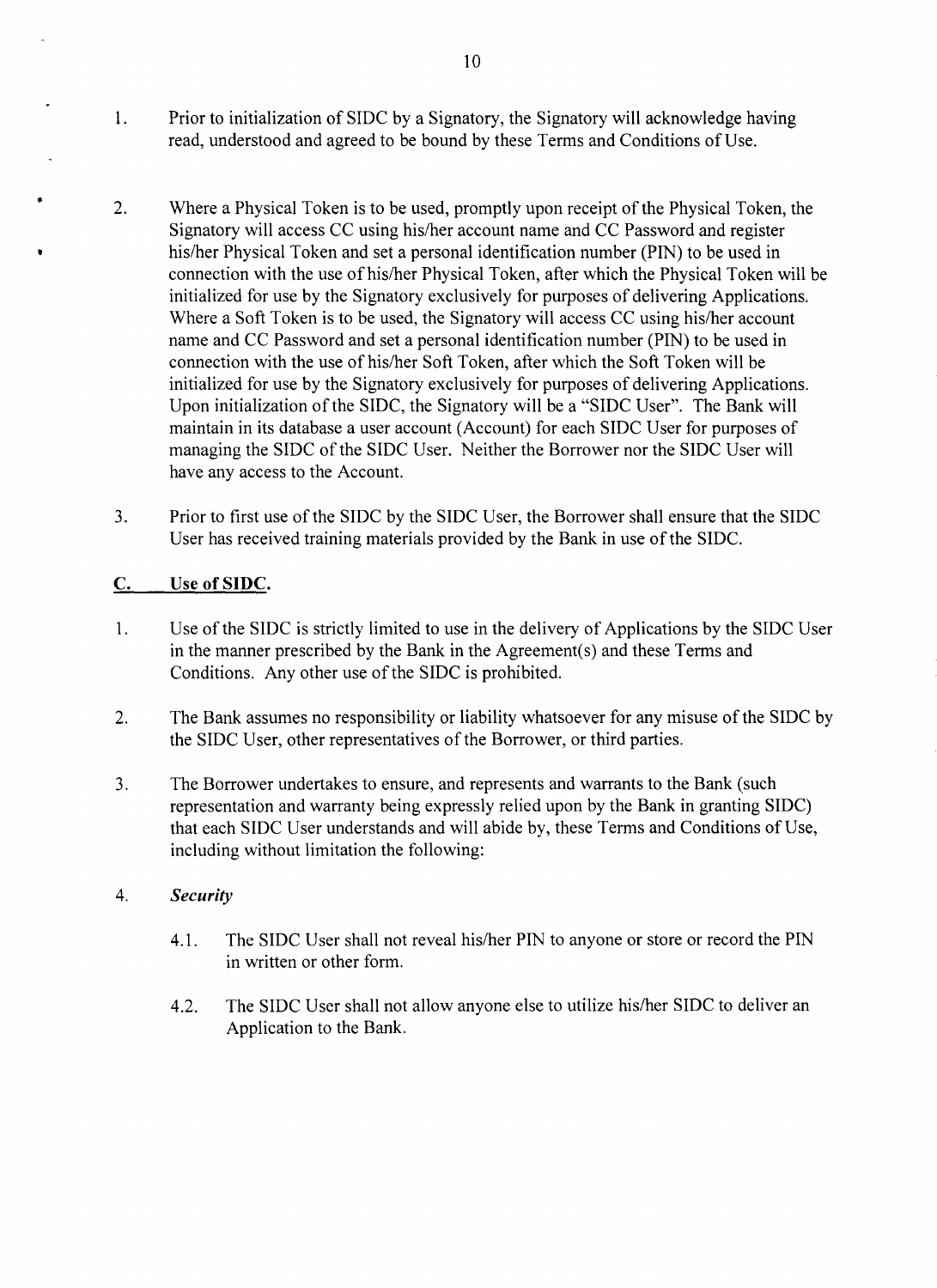- 4.3. The **SIDC** User shall always logout from **CC** when not using the system. Failure to logout properly can create a route into the system that is unprotected.
- 4.4. **If** the **SIDC** User believes a third party has learned his/her **PIN** or has lost his/her Physical Token he/she shall immediately notify clientconnection@worldbank.org.
- 4.5. The Borrower shall immediately notify the Bank at clientconnection(2worldbank.org of any lost, stolen or compromised **SIDC,** and take other reasonable steps to ensure such **SIDC** are disabled immediately.

### **5.** *Reservation of Right to Disable SIDC*

- *5.1.* The Borrower shall reserve the right to revoke the authorization of a **SIDC** User to use a **SIDC** for any reason.
- **5.2.** The Bank reserves the right, in its sole discretion, to temporarily or permanently disable a **SIDC,** de-activate a **SIDC** User's Account or both.

### **6.** *Care of Physical Tokens*

- **6.1.** Physical Tokens will remain the property of the Bank.
- **6.2.** The Bank will physically deliver a Physical Token to each Signatory designated to receive one in a manner to be determined **by** and satisfactory to the Bank.
- **6.3.** Physical Tokens contain delicate and sophisticated instrumentation and therefore should be handled with due care, and should not be immersed in liquids, exposed to extreme temperatures, crushed or bent. Also, Physical Tokens should be kept more than five **(5)** cm from devices that generate electromagnetic radiation (EMR), such as mobile phones, phone-enabled PDAs, smart phones and other similar devices. Physical Tokens should be carried and stored separate from any EMR device. At close range (less than **5** cm), these devices can output high levels of EMR that can interfere with the proper operation of electronic equipment, including the Physical Token.
- 6.4. Without derogating from these Terms and Conditions of Use, other technical instructions on the proper use and care of Physical Tokens are available at http://www.rsa.com.

### **7.** *Replacement*

**7.1.** Lost, damaged, compromised (in terms of 4.5, above) or destroyed Physical Tokens will be replaced at the expense of the Borrower.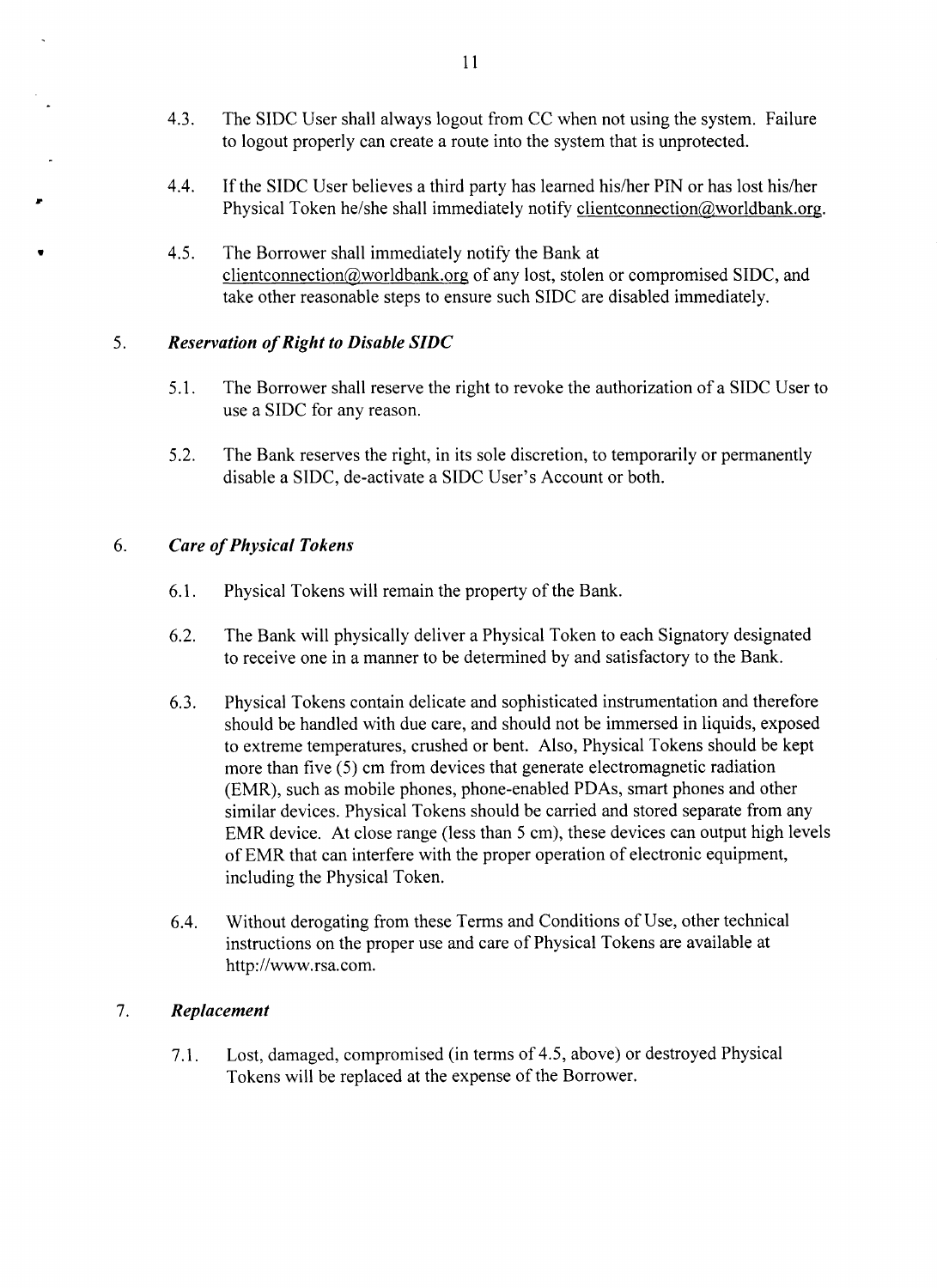7.2. The Bank reserves the right, in its sole discretion, not to replace any Physical Token in the case of misuse, or not to reactivate a SIDC User's Account.

 $\mathcal{A}^{\mathcal{A}}$ 

 $\hat{\mathcal{N}}$ 

 $\bar{f}$ 

 $\mathcal{A}_1$ 

 $\sim$ 

 $\mathcal{L}^{\text{max}}_{\text{max}}$  and  $\mathcal{L}^{\text{max}}_{\text{max}}$ 

 $\sim$   $\sim$ 

 $\sim 10^7$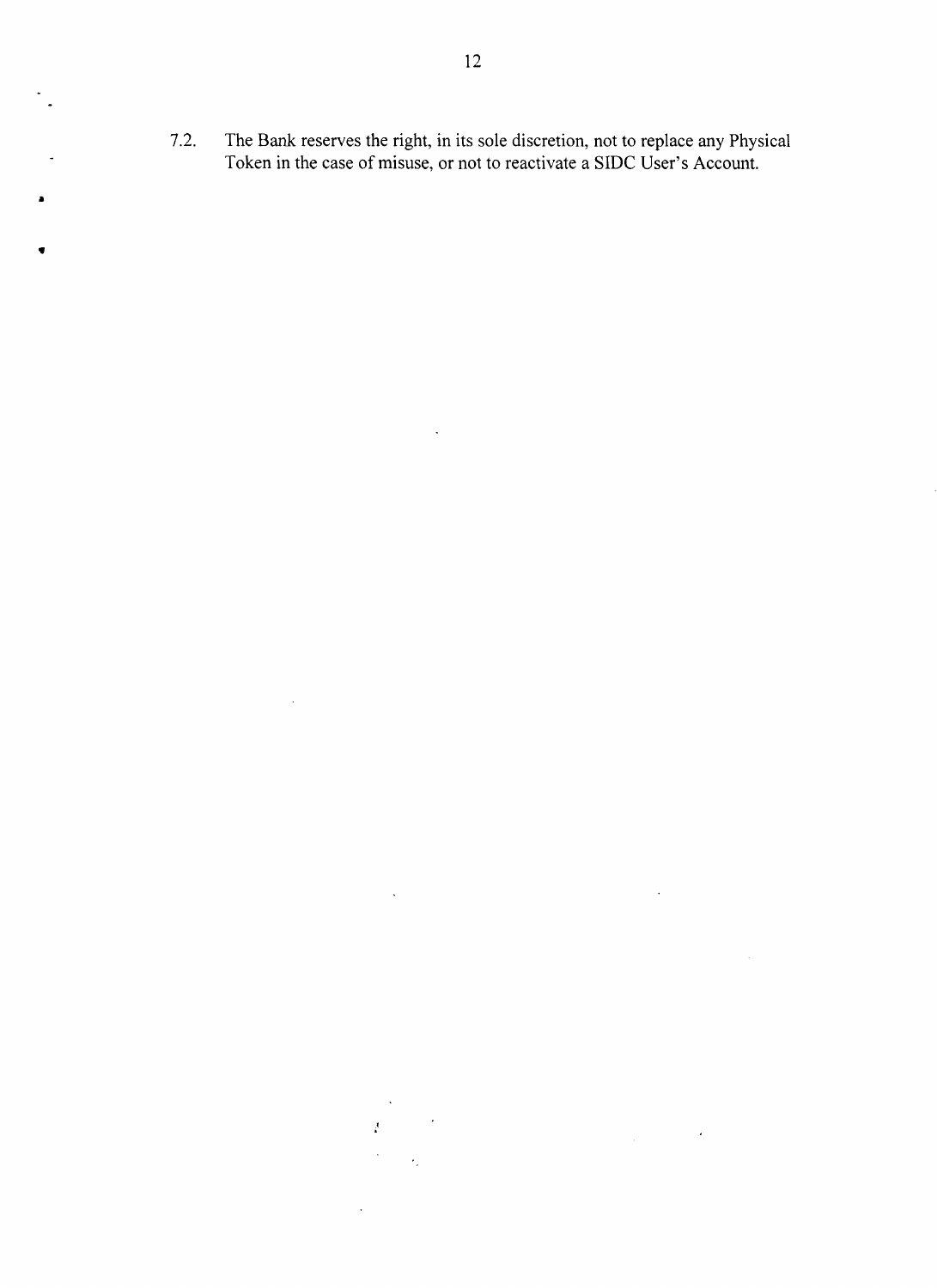#### **Attachment 3**

**Sample Form for Advances** [Ministry/Implementing Agency Letterhead]

*[Date]*

The World Bank No. **11,** Taramani Main Road Taramani, Chennai **- 600 113** India Attention: Team Lead, WFALA

## Subject: IBRD Loan **-LK** (Loan) and IDA Financing -LK (Financing) -**Accelerating Higher Education Expansion and Development Operation -Request for Advance**

Dear Sir/Madam,

 $\overline{\mathbf{1}}$ 

We refer to the Loan Agreement between the International Bank for Reconstruction and Development ("Bank") and Democratic Socialist Republic of Sri Lanka ("Borrower"), and the Financing Agreement between the International Development Association (the "Association") and Democratic Socialist Republic of Sri Lanka ("Borrower"), dated \_\_\_\_ providing for the above Loan and Financing.

In accordance with the provisions of the Disbursement Letter and Schedule 2, Section IV, B.2.(a) of the Loan Agreement, to support the implementation of the above Program and to facilitate the achievement of the planned results, we request an Advance in the amount of *[insert amount]* under IBRD Loan -LK and *[insert amount]I* under **IDA** Financing -LK.

[We request that the Advance be disbursed in *[currency requestedfor disbursement]* equivalent to the Total Advance Requested above.]<sup>2</sup> We acknowledge that the amount disbursed will be charged to the Loan Account and Financing Account in the currency of the Financing at the rate of exchange in effect at the time of disbursement.

Sincerely,

<sup>&</sup>lt;sup>1</sup> The Proposed Advance should be in the currency of the DLI/DLR as set out in the disbursement table in the legal agreement, and in accordance with provisions in the Disbursement Letter. Normally, this is the currency of commitment of the loan and financing.

ommitment of the loan and financing.<br>Use this text to designate the currency of the Advance if it should be different from the currency set out in the<br>. disbursement table in the legal agreement.